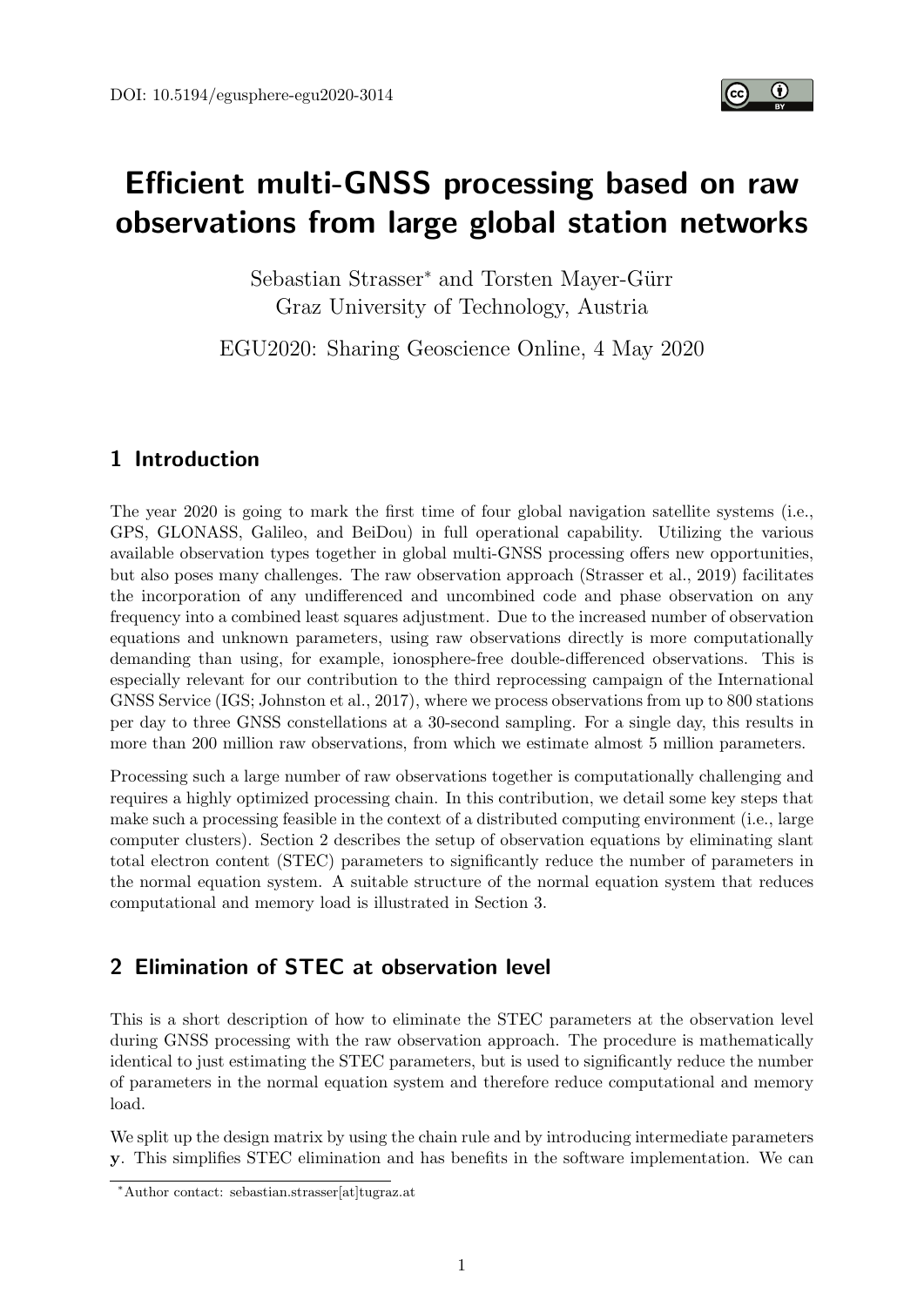write the partial derivatives of the observations  $\bf{l}$  with respect to the parameters  $\bf{x}$  (e.g., orbit parameters) as

$$
\frac{\partial \mathbf{l}}{\partial \mathbf{x}} = \frac{\partial \mathbf{l}}{\partial \mathbf{y}} \cdot \frac{\partial \mathbf{y}}{\partial \mathbf{x}} = \mathbf{B} \cdot \mathbf{A} \tag{1}
$$

A contains the partial derivatives of the parameters in y with respect to, for example, the orbit parameters. We use variational equations for this, for details see Montenbruck and Gill [\(2000\)](#page-4-2), among others. The vector y contains parameters for the position, clock error, the observations themselves, and STEC. This can be done for any number of observation types, but in case of dual-frequency code and phase observations, it reads as

$$
\mathbf{y} = (x, y, z, \delta t, \phi_1, \phi_2, R_1, R_2, STEC)^T.
$$
 (2)

y only contains the position parameters once, since the partial derivatives for transmitter and receiver position only differ by the sign, e.g.

$$
\frac{\partial \phi_1}{\partial x} = \frac{\partial}{\partial x} \sqrt{(x_r - x^s)^2 + (y_r - y^s)^2 + (z_r - z^s)^2} = \pm \frac{x_r - x^s}{\sqrt{(x_r - x^s)^2 + (y_r - y^s)^2 + (z_r - z^s)^2}}.
$$
\n(3)

So we access the same elements in both cases and adjust the sign. The same is done for the clock errors. Using a simple example for one epoch with code and phase observations on two frequencies, we get

$$
\mathbf{l} = \begin{pmatrix} \phi_1 \\ \phi_2 \\ R_1 \\ R_2 \end{pmatrix} \text{ and } \mathbf{B} = \begin{bmatrix} \frac{x_r - x^s}{\sqrt{...}} & \frac{y_r - y^s}{\sqrt{...}} & \frac{z_r - z^s}{\sqrt{...}} & 1 & 1 & \frac{-40.3}{f_1^2} \\ \vdots & \vdots & \vdots & 1 & 1 & \frac{40.3}{f_1^2} \\ \vdots & \vdots & \vdots & 1 & 1 & \frac{40.3}{f_1^2} \\ \vdots & \vdots & \vdots & \vdots & 1 & 1 & \frac{40.3}{f_2^2} \end{bmatrix} . \tag{4}
$$

Pseudo-parameters for the observations are added to y so we still have access to them after the STEC parameter is eliminated. In B this results in an identity matrix part, see above. Eliminating the STEC parameter removes one row from B and the remaining identity matrix elements then contain the resulting linear combinations of the other rows. This is necessary so we can set up bias and ambiguity parameters for all individual raw observation types later.

We then apply parameter elimination at the observation level to  $\bf{B}$  and  $\bf{l}$ .  $\bf{y}$  and  $\bf{B}$  can be written as

$$
\mathbf{y} = \begin{pmatrix} \mathbf{y_1} \\ \mathbf{y_2} \end{pmatrix} \text{ and } \mathbf{B} = [\mathbf{B_1}, \mathbf{B_2}], \tag{5}
$$

with  $y_2$  containing only the STEC parameter and  $B_2$  being the STEC column of B.

 $QR$  decomposing  $B_2$  as

$$
\mathbf{B_2} = \mathbf{Q}\mathbf{R} = [\mathbf{Q_1}, \mathbf{Q_2}] \left[ \begin{array}{c} \mathbf{R_1} \\ \mathbf{0} \end{array} \right] \tag{6}
$$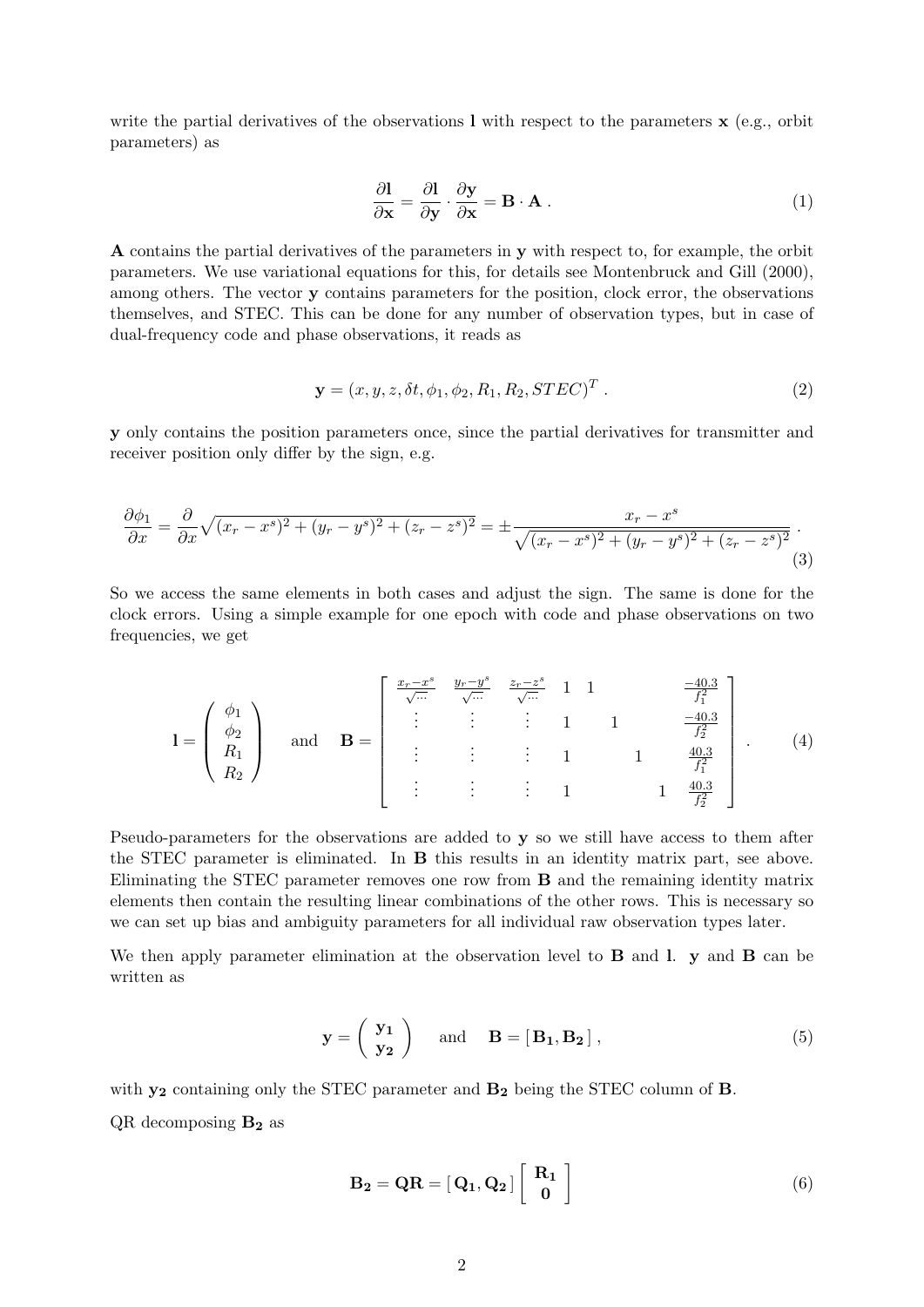using very fast LAPACK (Anderson et al., [1999\)](#page-4-3) routines allows us to transform/rotate l and  $B_1$  to eliminate the STEC parameter:

$$
\mathbf{l}' = \mathbf{Q}_2^{\mathrm{T}} \mathbf{l} \tag{7}
$$

$$
\mathbf{B}' = \mathbf{Q}_2^{\mathrm{T}} \mathbf{B}_1 \tag{8}
$$

l' and B' are then used for setting up the normal equations and right hand side. Both of them have one less row than 1 and **B**, respectively.

#### <span id="page-2-0"></span>3 Structure of the normal equation system

An efficient normal equation structure is integral when dealing with millions of parameters in large-scale GNSS processing. It is important to order the parameters in a way that maximizes the sparsity of the matrix by grouping nonzero elements to highly dense blocks. Since only nonzero blocks have to be kept in memory, this massively reduces the memory load. It also significantly speeds up the processing due to the reduced number of unnecessary operations that involve zeros.

Figure [1](#page-2-1) illustrates the normal equation structure currently implemented in our GNSS software in a schematic way. We utilize a kite structure (Boxhammer, [2006\)](#page-4-4) consisting of three major parts: a block-diagonal part containing one block per epoch (green), a part containing nonepoch receiver and satellite parameters (red), and an ambiguity part (blue). Each epoch block contains all receiver and satellite clock parameters for this epoch. The epoch blocks are assumed to be uncorrelated to each other, although it is possible to consider correlations between epochs by adding subdiagonal blocks. The epoch part is correlated to both the nonepoch part and the ambiguity part, shown as chequered areas in Figure [1.](#page-2-1) These correlation parts constitute the majority of the required memory.



<span id="page-2-1"></span>Figure 1: Schematic view of normal equation structure (not to scale)

Figure [2](#page-3-0) shows the structure of the design matrix that leads to the normal equation structure illustrated in Figure [1.](#page-2-1) The high sparsity of the design matrix can again be utilized to reduce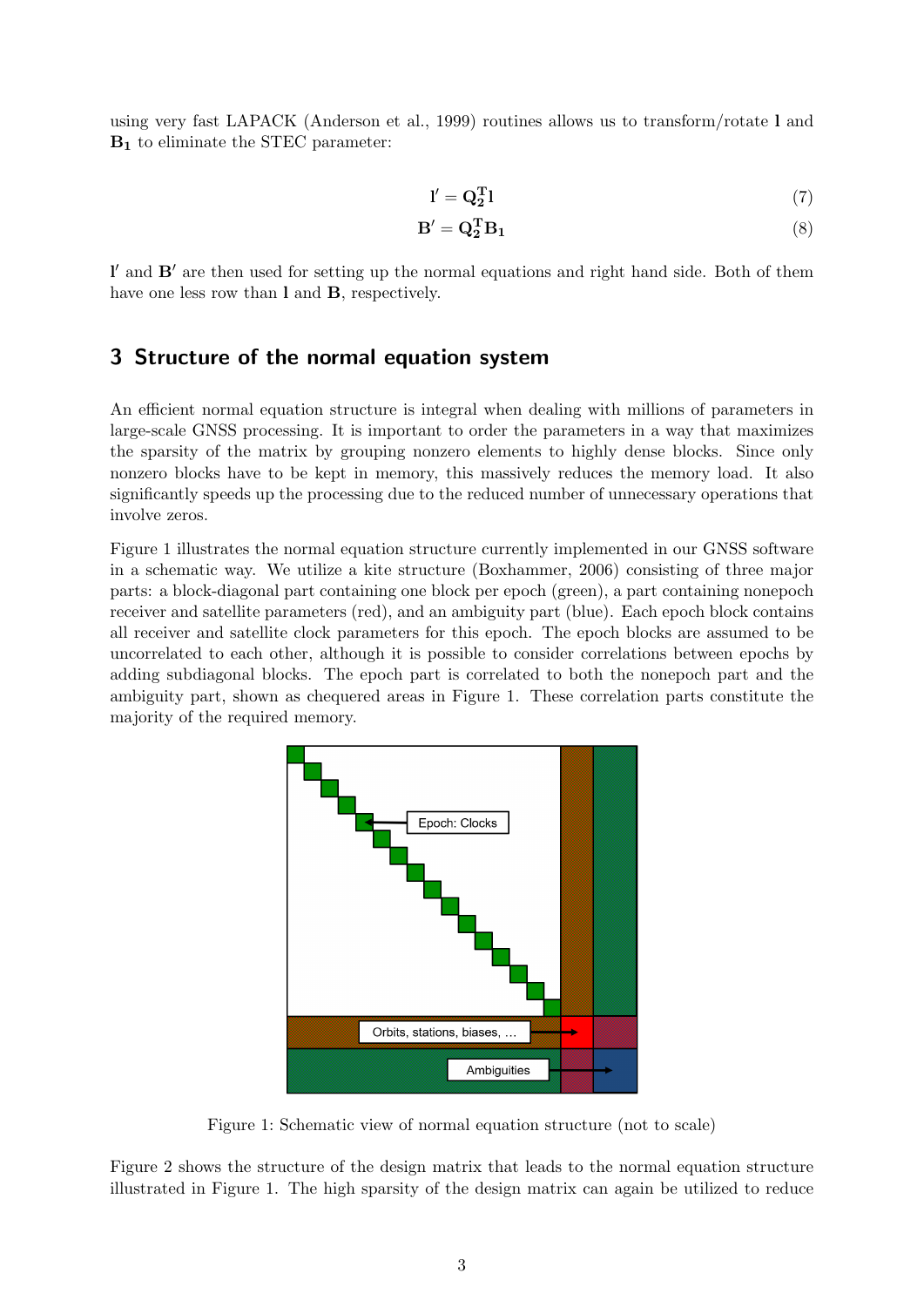

<span id="page-3-0"></span>Figure 2: Schematic view of the design matrix structure for a set of observations between one receiver and one satellite at one epoch (not to scale). Parameters in the epoch block are the receiver clock error (red) and satellite clock error (orange). Receiver parameters (green) comprise station position, troposphere, and signal biases. Satellite parameters (blue) include initial state, solar radiation pressure, stochastic pulses, and signal biases. Phase observations additionally have ambiguity parameters (purple).

memory and computational load. This is achieved by grouping nonzero columns into blocks and only storing these blocks in memory. Since the computational efficiency of LAPACK routines suffers when blocks get too small, some blocks might not contain strictly nonzero columns. Therefore, a balance between computational and memory load has to be found, which may vary depending on hardware and software architecture.

The actual normal equation structure when processing a small network of 50 stations together with the GPS constellation at an observation sampling of 3 minutes is visualized in Figure [3.](#page-3-1) Compared to the schematic view in Figure [1,](#page-2-1) it becomes obvious that the memory requirements of the epoch blocks are negligible. It is also clearly visible that the correlation part between epochs and ambiguities is not fully populated. Ordering the ambiguity parameters based on their time span results in a roughly banded matrix. Again, this benefits memory load as it allows to store dense blocks of nonzero elements in memory, which constitute only roughly 25% of the overall epoch-ambiguity correlation part.



<span id="page-3-1"></span>Figure 3: Actual (to scale) structure of the normal equation system for a small network of 50 stations observing the GPS constellation (right). Detailed view of a single epoch block (left). White parts are zero/unfilled, black parts are nonzero

Figure [3](#page-3-1) further shows a close-up of one of the epoch blocks, revealing their actual structure.